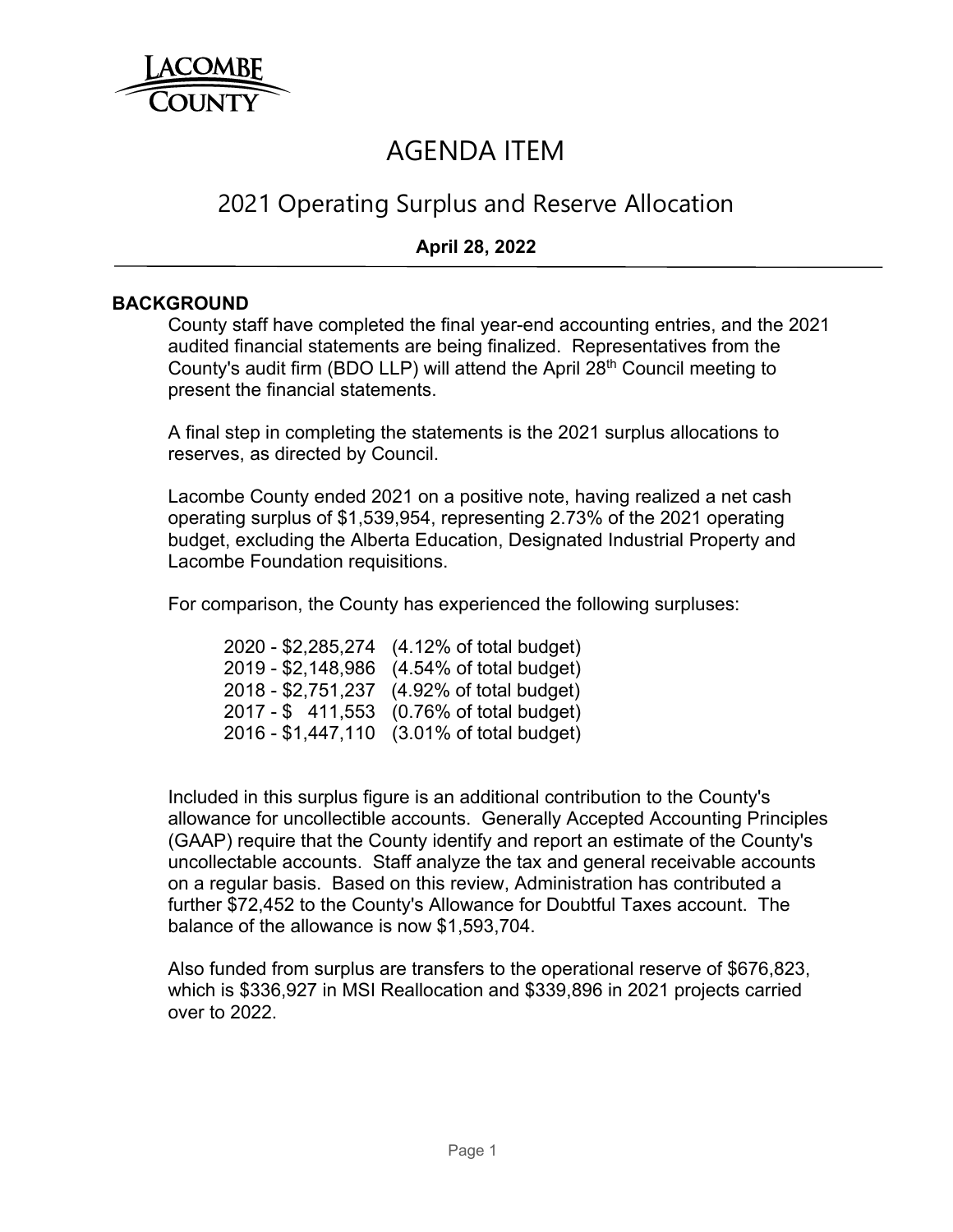

The source of the 2021 surplus comes from many variances. The following is a summary of the significant items. Other variances have an offset, as they were either funding or funded by transfers of reserves. Smaller variances are grouped in the other variances item at the bottom:

#### **LACOMBE COUNTY Budget Discrepancy Summary of Variances**

| <b>DESCRIPTION</b>                                                                                                                                                                                                                                                                                                                                                                                                                                                                                                                                             | <b>Variance</b>                                                                                                                                                                | <b>Total</b>  |
|----------------------------------------------------------------------------------------------------------------------------------------------------------------------------------------------------------------------------------------------------------------------------------------------------------------------------------------------------------------------------------------------------------------------------------------------------------------------------------------------------------------------------------------------------------------|--------------------------------------------------------------------------------------------------------------------------------------------------------------------------------|---------------|
| Revenue - Increase/(Decrease)<br>Return on Investments<br><b>Property Tax Penalties</b><br><b>Fine Revenue</b><br>Licenses & Permits<br>Sales and User Fees<br>Rental Income All Dep't<br><b>Total Revenue Increase/(Decrease)</b><br><b>Expenses - Increase/(Decrease)</b><br>Allowance for Uncollectibles<br><b>Council &amp; Board Costs</b><br>Salaries and Wages - All Dep't<br>Contract Services - All Dep't<br>Goods & Supplies - All Dep't<br>Travel and Subsistence All Dep't<br>Professional Development Fees All Dep't<br>Payments to Organizations | \$<br>(109,000)<br>196,000<br>(13,000)<br>(58,000)<br>37,000<br>14,000<br>\$<br>72,000<br>(91,000)<br>(832,000)<br>(95,000)<br>(106,000)<br>(112,000)<br>(111,000)<br>(85,000) | \$67,000      |
| <b>Total Expense Increase/(Decrease)</b>                                                                                                                                                                                                                                                                                                                                                                                                                                                                                                                       |                                                                                                                                                                                | \$(1,360,000) |
| Net Increase/(Decrease)                                                                                                                                                                                                                                                                                                                                                                                                                                                                                                                                        |                                                                                                                                                                                | \$1,427,000   |
| <b>Other Variances</b>                                                                                                                                                                                                                                                                                                                                                                                                                                                                                                                                         |                                                                                                                                                                                | 112,954       |
| <b>2021 Operating Surplus</b>                                                                                                                                                                                                                                                                                                                                                                                                                                                                                                                                  |                                                                                                                                                                                | \$1,539,954   |

A detailed variance analysis is included along with this report.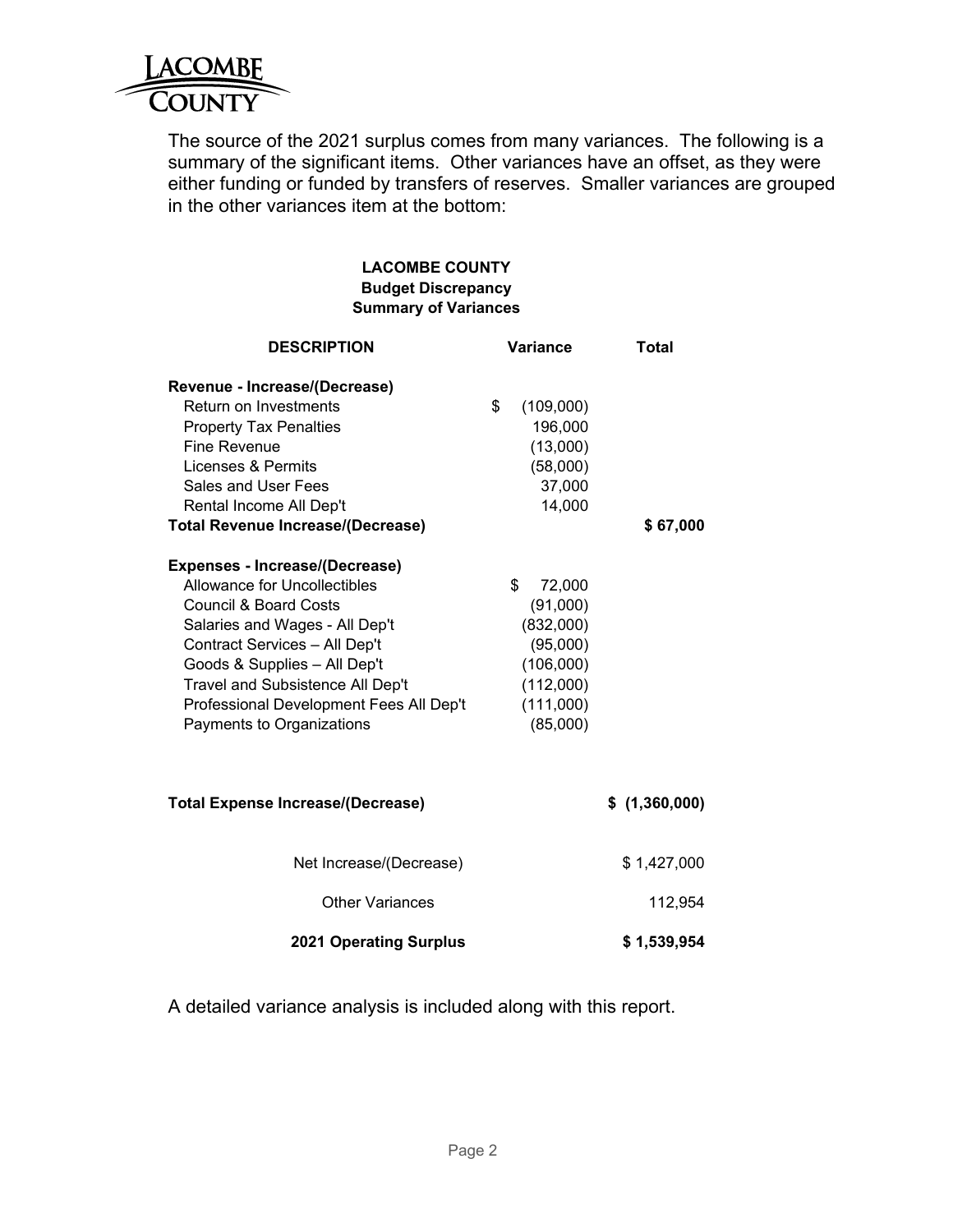

# **ANALYSIS**

It has been County practice to have Council consider allocations of year-end surplus to one or more County reserves prior to the final approval of the financial statements.

County Policy AD(30) outlines which reserves accounts are eligible for allocation from surplus:

#### **Capital Reserves**

- 1. Trails and Parks Reserve
- 2. Municipal Facilities Reserve
- 3. Bridge Reserve
- 4. Lake Access Reserve
- 5. Main Road Reserve
- 6. New Pavement Reserve
- 7. Subdivision Pavement Reserve
- 8. Recreation Capital Assistance Reserve
- 9. Water Wastewater Reserve
- 10. Airport Capital Reserve

#### **Operating Reserves**

- 1. Operating Reserve
- 2. Emergency Management Reserve
- 3. Gravel Reserve
- 4. Cemetery Development Reserve
- 5. Tax Rate Stabilization Reserve

## **ALTERNATIVES**

1. Transfer \$500,000 to the Trails and Parks Reserve. The five-year capital plan identified upcoming recreation projects, including a playground expansion project at Sandy Point estimated at \$120,000 that would impact the Trails and Parks Reserve. The current balance in the Trails and Parks Reserve is  $$483,573$  (\$478,573 on Dec 31<sup>st</sup> and a net increase adjustment of \$4,000 in 2022).

Transfer \$1,000,000 to the Tax Rate Stabilization Reserve to address the potential loss of taxes through an assessment appeal. The current balance in the Tax Rate Stabilization Reserve is  $$3,928,110$  (\$4,147,000 on Dec 31<sup>st</sup> and a decrease adjustment of \$218,890 in 2022).

2. Leave the funding in unrestricted surplus. No changes to the financial statements would be required.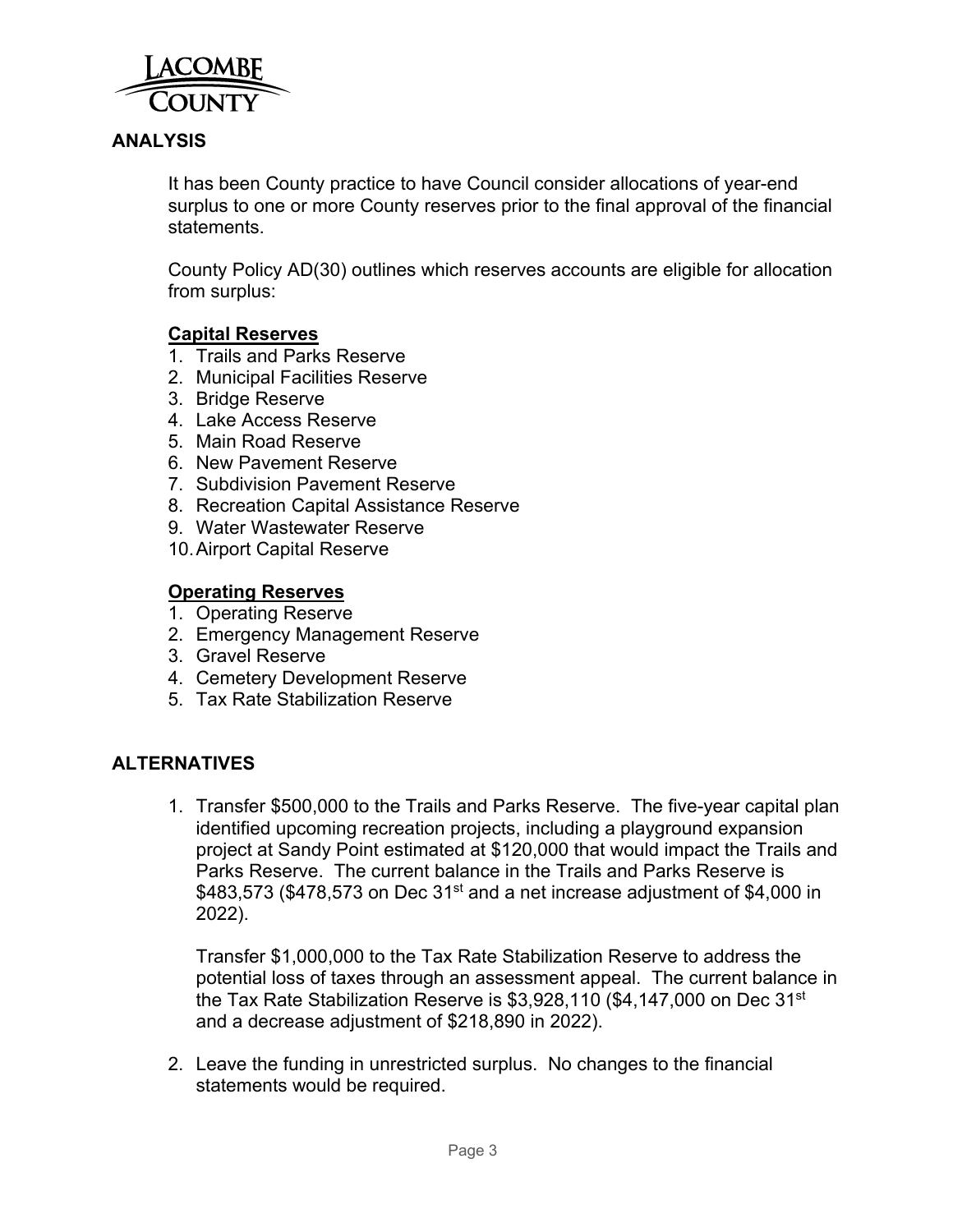

3. Transfer funds as directed by Council.

Administration recommends Alternative 1. This alternative will assist in supporting future recreation projects for Lacombe County residents and visitors. In previous years, surpluses have been transferred to the Bridge and Road reserves bringing their balance up to an adequate level. The current trail reserve is being funded only for the replacement of existing, and no funding has been allocated for future trails. This proposed transfer would aid in funding these future projects.

We have not reached the maximum balance of \$6,342,000 in the Tax Rate Stabilization Reserve, representing 20% of annual municipal tax revenue.

#### **BUDGET IMPLICATIONS**

Transferring the 2021 operating budget surplus to the reserves will not affect the County's 2022 operating or capital budgets.

# **LEGISLATIVE RESPONSIBILITIES**

- 1. Council Policy AD(30), Financial Reserves, identifies which reserve accounts are eligible for surplus allocations.
- 2. In accordance with Section 248 of the Municipal Government Act (MGA) Council previously approved the 2021 operating and capital budgets. Section 241(1)(a) of the MGA requires that the operating budget include an estimate of the revenues to be transferred to reserves. As the 2021 surplus was not anticipated or budgeted for a resolution of Council to transfer it to reserves is required.
- 3. Section 180(1) of the MGA states that Council may act only by resolution or bylaw.

## **RECOMMENDATION**

That Council approve the following resolution (Alternative 1):

*That the 2021 operating budget surplus be allocated as follows:* 

| <b>Trails and Parks Reserve</b>       | \$500,000   |
|---------------------------------------|-------------|
| <b>Tax Rate Stabilization Reserve</b> | \$1,000,000 |